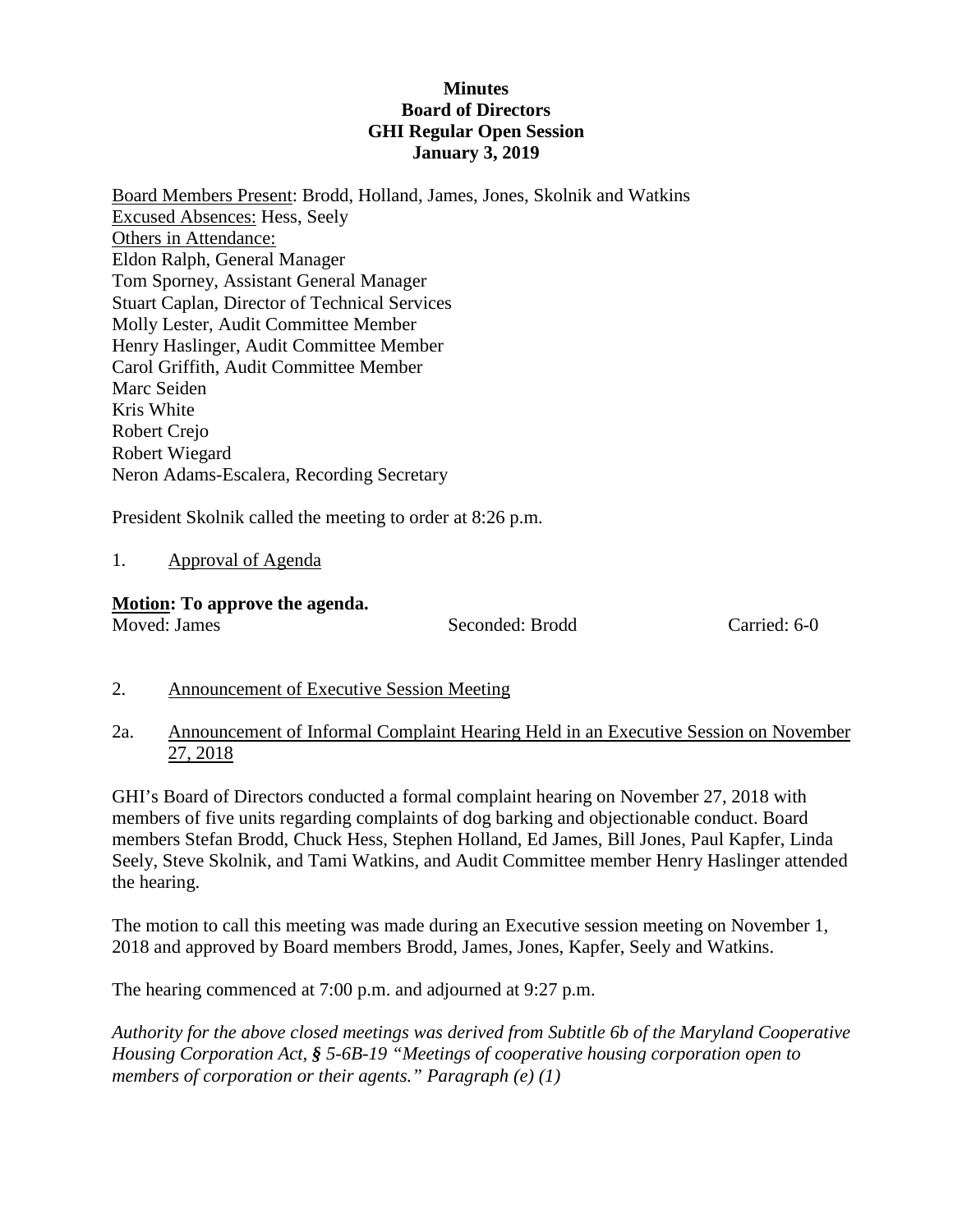## 2b. Announcement of Executive Session Meeting Held on January 3, 2019

*Executive Session is in recess.*

# 3. Visitors and Members (Comment Period)

Molly Lester asked how will the Finance department notify the membership about their tax assessments.

## 4. Approval of Membership Applications

## **Motion: I move that the Board of Directors approve the following Mutual Ownership Contract change.**

• Marianne E. Jig, Sole Owner is changed to Marianne E. Giltrud. Moved: James Seconded: Holland Carried: 6-0

## 5. Committee and Homes Improvement Program Reports

Homes Improvement Program – Sporney reported:

- Siding  $-44%$  completed
- HVAC  $-75%$  completed
- Frame crawlspaces 75 % completed

## 6. Consent Agenda

# **Motion: I move the Consent agenda.** Seconded: Jones Carried: 6-0

# 6a. Proposed Purchase of a Vehicle for the Maintenance Department – 2nd Reading

The maintenance department proposes to purchase one utility van to accommodate the daily activities of the maintenance team. It will be replacing a Ford Van (#19) that is 23 years old and the oldest of the fleet.

The replacement reserve plan has budgeted \$28,000 for the purchase of vehicles in 2018.

Staff received the following 3 bids for the same type of vehicle, a 2019 Ford Transit Connect XL with an interior bin package; price inclusive of registration and fees

| <b>Dealership</b> |                             |  |  | Vehicle only Price |                      |  |
|-------------------|-----------------------------|--|--|--------------------|----------------------|--|
|                   | $\sim$ $\sim$ $\sim$ $\sim$ |  |  |                    | $\sim$ $\sim$ $\sim$ |  |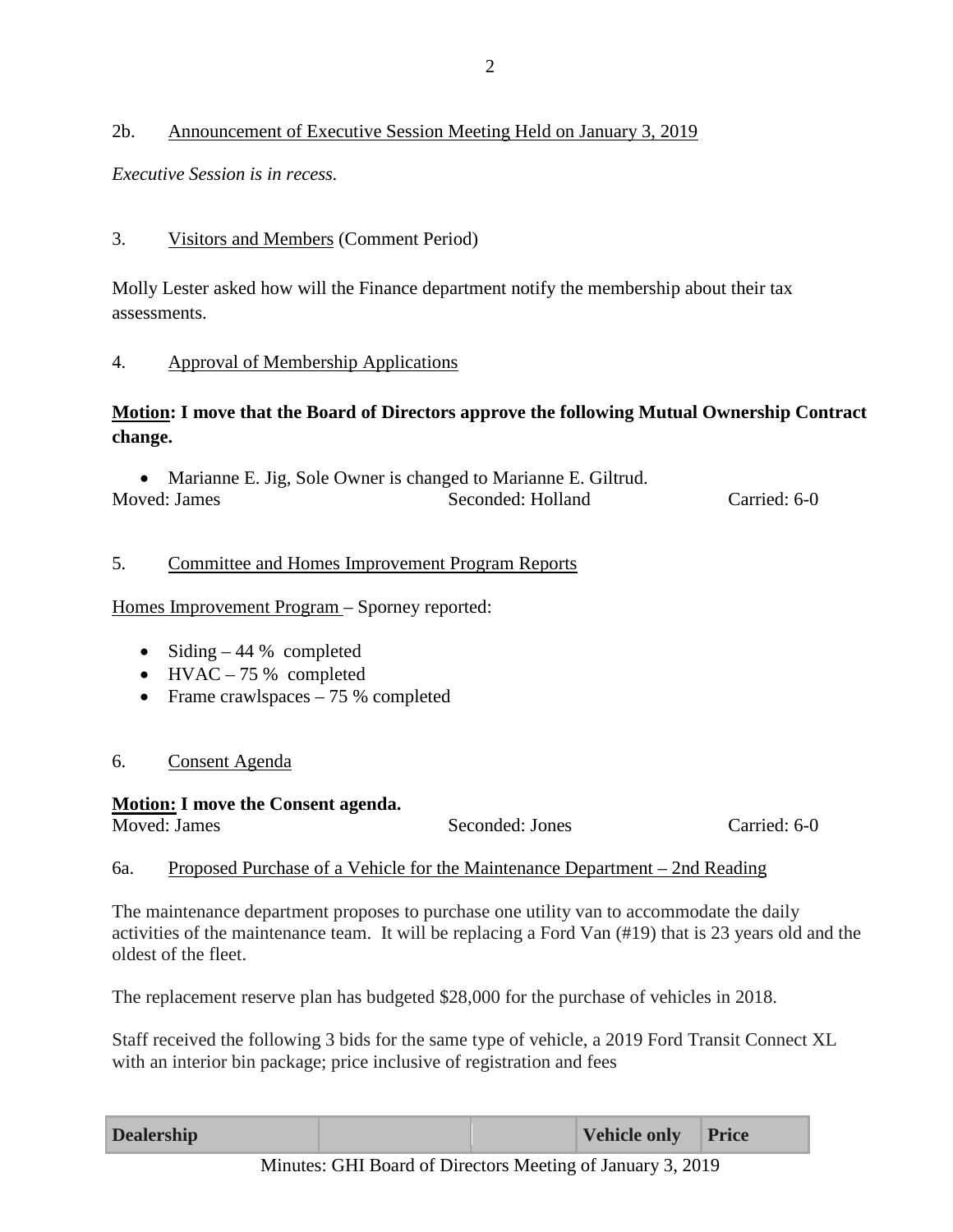|                       |                 |             | <b>MSRP</b> |             |
|-----------------------|-----------------|-------------|-------------|-------------|
| Koons Silver Spring   | long wheelbase  | cloth seats | \$26,490.00 | \$24,699.00 |
| Academy Ford          | long wheelbase  | vinyl seats | \$26,520.00 | \$25,029.50 |
| Darcars Lanham/Severn | short wheelbase | vinyl seats | \$25,955.00 | \$25,693.75 |

In the event that any of these particular vehicles are not available by the time that the Board authorizes a purchase, staff suggests that the Board pre-approve the purchase of another vehicle which shall be either a Chevy, Ford or Toyota 2-wheel drive, 4 cylinder utility van, whose cost shall not exceed \$26,500.

**Approved by Consent: I move that the Board of Directors authorize the Manager for first reading to purchase a 2019 Ford Transit Connect XL van with an interior bin package from Koons Silver Spring at a cost not to exceed \$24,699, or if not available at time of approval, one new Chevy, Ford or Toyota 2-wheel drive, 4 cylinder utility van at a total cost not to exceed \$25,000.**

- 7. For Action or Discussion
- 7a. Approve Minutes of Special Open Session Meeting held on December 6, 2018

#### **Motion: I move that the Board of Directors approve the minutes of the Special Open Session meeting that was held on December 6, 2018 as presented.** Moved: James Seconded: Brodd Carried:6-0

7b. Approve Minutes of Regular Open Session Meeting held on December 6, 2018

*Item 7b has been deferred to the next meeting.*

```
7c. Request for Exception to GHI Rule IX.B.3 to Install a Proposed Shed at 45-E Ridge Rd.
```
Robert and Chiu Wiegand, the members at 45-E Ridge Road, submitted a permit request (Attachment #4.) on November 26, 2018, to install an 8'x10' x 8'shed in the serviceside yard. GHI rules state:

§IX.B.3. A unit must have at most one shed, and it must not be in the service side yard.

During the ARC meeting of December 12, 2018, the committee discussed the following:

- The member is requesting a shed in the service side yard, not in the garden side.
- In this court, there are existing sheds in service side yards. There are no garden side sheds in this row.
- There are also garages on the service side, while the garden side is free of structures.

The ARC recommended by a vote of 5-0-1 that the Board of Directors allow an exception for the member to install a shed in the service side yard at 45-E Ridge Road. The reason supporting the

Minutes: GHI Board of Directors Meeting of January 3, 2019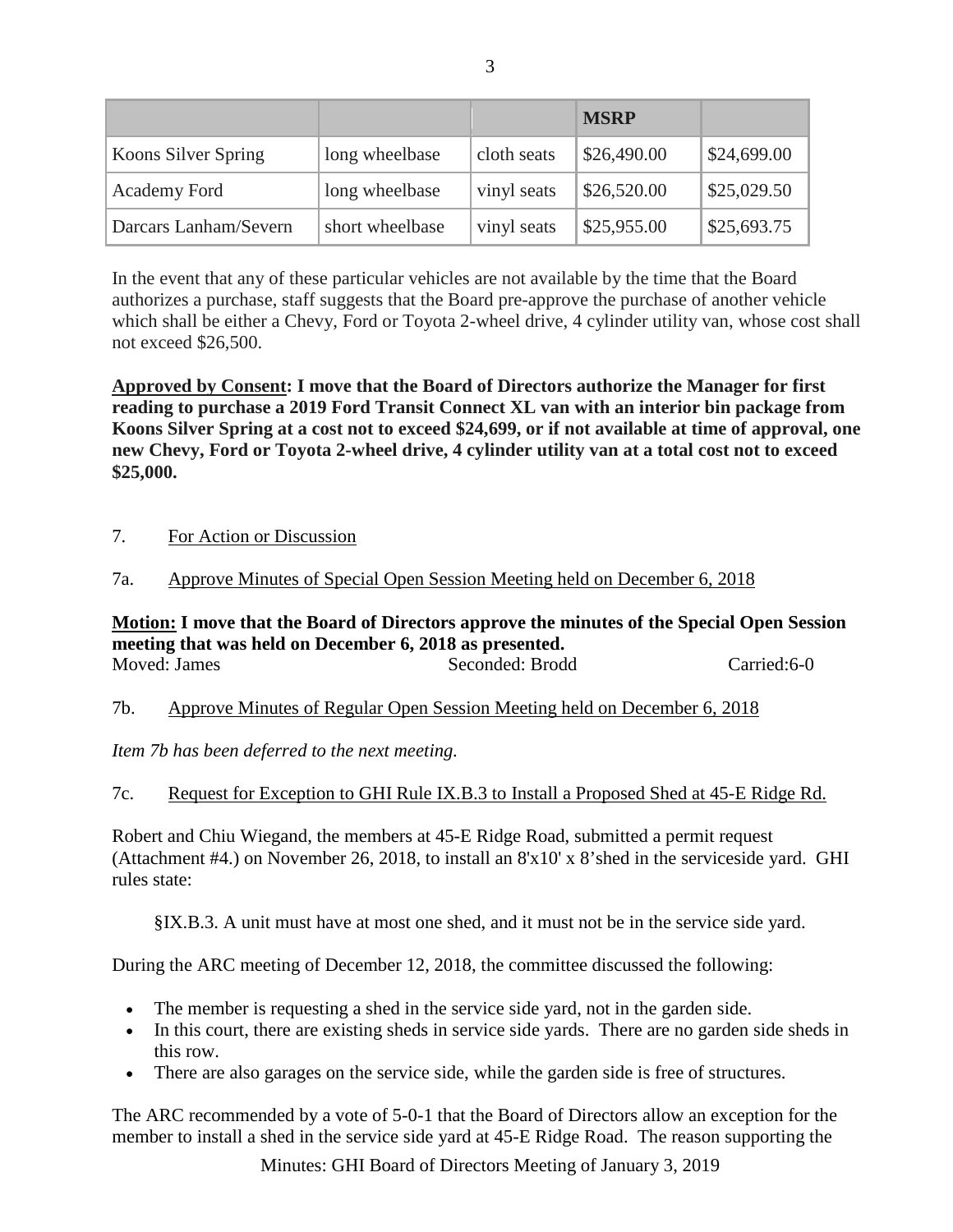motion was that it fits in with conditions of the court. The reason for the abstention was that the committee member did not have time to visit the site.

## **Motion: I move that the Board of Directors grant an exception to Rule IX.B.3 in the GHI Member Handbook; thereby allowing the members at 45-E Ridge Road to install a shed with dimensions of 8' length x10' width x 8' height in the serviceside yard since it fits with the condition of 45 Ridge Court.**

### Moved: Jones Seconded: James Carried: 6-0

## 7d. Request for Exception to GHI Rule IX.C.4 to Install Proposed Shed at 12-K Plateau Place

Robert Crejo, the member at 12-K Plateau Place, submitted a permit request (Attachment #5.) on November 19, 2018 to install an 8'x10' shed with a 10' high roof. GHI's rules state:

§IX.C.4 "The height of sheds is limited to 9 feet from floor to exterior peak.

During the ARC meeting of December 12, 2018, the committee discussed the following:

- The member would like to install a shed that is taller than 9 feet.
- He is replacing an existing shed that had rotted away. The new shed will be on concrete block footers as required.
- The proposed shed is 8' wide x 10' deep x 10' tall. It is an 'Amish' shed, and the height is set by the designs offered.
- The shed will back up to the woods, and is not very visible from public spaces.
- Neighbors on either side have given their consent to the proposed shed.
- Prior to 2007, sheds were permitted to be  $10' \times 10' \times 10'$ .
- There is concern that this will be seen as setting a precedent to allow taller sheds.

The ARC recommended by a vote of 3-1-2 that the Board of Directors allow an exception permitting the installation of the proposed 10' tall shed at 12-K Plateau Place. The reason supporting the motion was that there is neighbor consent, and low visibility of the shed. Reason against is that there is no exceptional reason for giving an exception; reason given for abstaining is that there are concerns about setting a precedent for taller sheds.

# **Motion: I move that the Board of Directors grant an exception to Rule IX.C.4 in the GHI Member Handbook; thereby allowing the member at 12-K Plateau Place to install a shed with dimensions of 8' length x 10'width x 10'height, in the gardenside yard, due to neighbor consent and low visibility.**

Seconded: Holland Failed: 3-3 For: Holland, James. Watkins Opposed: Brodd, Jones, Skolnik

### 7e. DMA Inc. Revisions to the Replacement Reserves Report for Frame Homes

During preparation for the GHI's replacement reserves' presentation for the membership town hall meetings on December 9 and 13, 2018, the manager discovered some apparent errors in the analyses for frame homes that DMA Inc. undertook. Mr. Doug Green (DMA's reserve analyst) confirmed the errors which were as follows: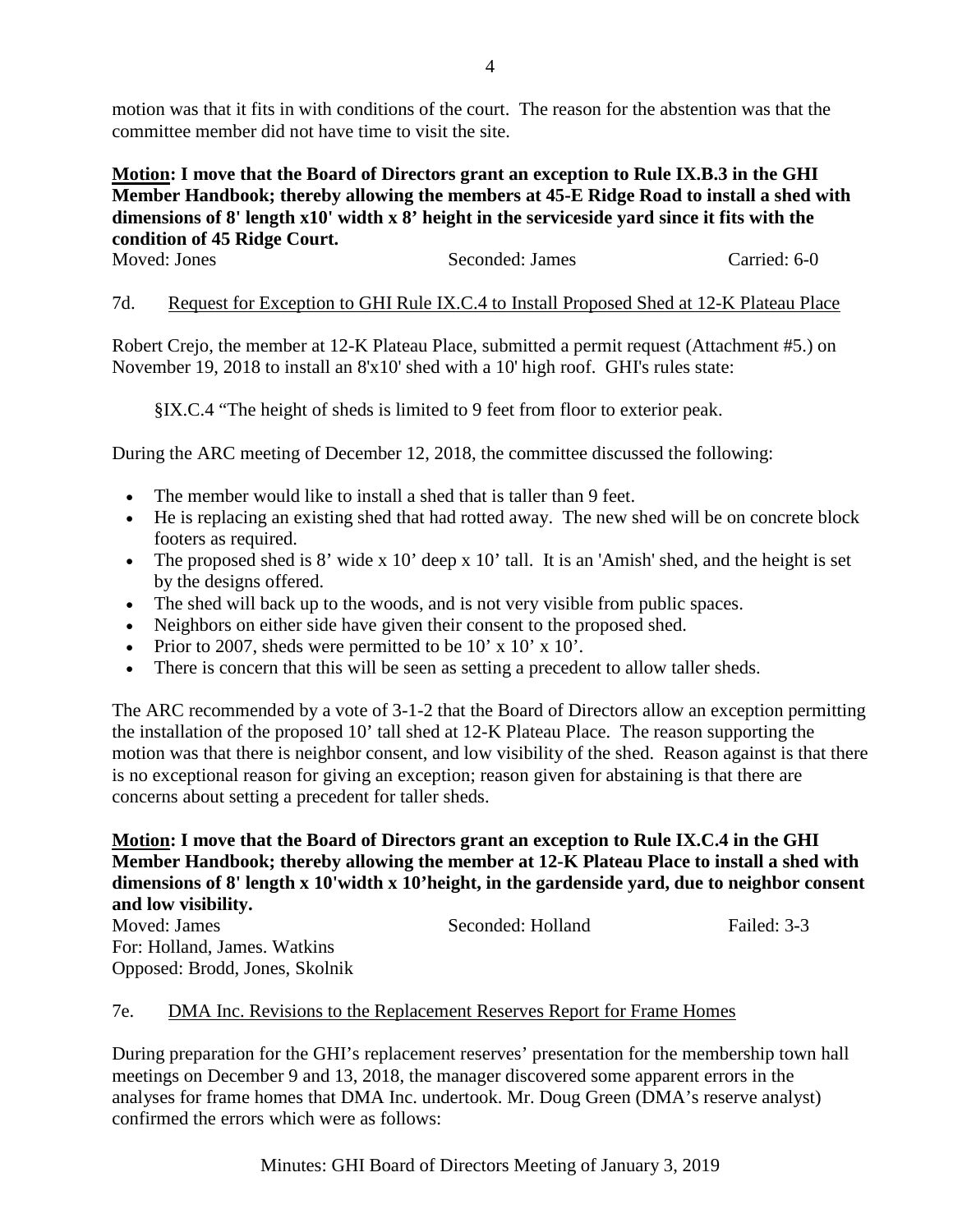- In the original frame home cash flow sheets, the costs for shared components were not converted from present (2018) values to future values.
- In the frame home cash flow sheets, crawl space expenditures for 2018 and 2019 were included. Since the current crawlspace improvements are not being funded by the replacement reserves fund, these costs should not have been included in the analysis.

Mr. Greene corrected the errors. The future expenditures for crawlspace improvements are outside the current 30-year windows. The overall adjustments for the frame homes had a significant impact on the funding plan – reducing the projected annual contribution escalation from 6.0% to 3.4%; which is equivalent to an approximate overall co-op fee reduction of 0.36 percent.

The revised final report for frame homes is in Attachment #6.

**Motion #1: I move that the Board of Directors rescind acceptance of DMA's final replacement reserves' report for frame homes that was presented on October 18, 2018.** Moved: James Seconded: Holland Carried: 6-0

**Motion #2: I move that the Board of Directors accept DMA Inc.'s revised final report for frame homes as presented on January 3, 2019 and authorize use of the data within the report, during the preparation of GHI's budgets until a reserve advisor next updates the analyses.** Moved: James Seconded: Jones Carried: 6-0

### 7f. Review Strategic Action Plan and Decide on Priorities for Remainder of Board Year

This item is on the agenda for the Board to review its 12-month action plan in Attachment #7. and decide on the priority that should be given towards accomplishing those items that are in progress or not yet started.

*Work session scheduled for January 31, 2019 at 7 pm.*

- 8. Items of Information
- 8a. Committee Task List
- 8b. Monthly GHI and City Calendars
- 8c. President's items
- 8d. Board Members' items
- 8e. Audit Committee's items
- 8f. Manager's items